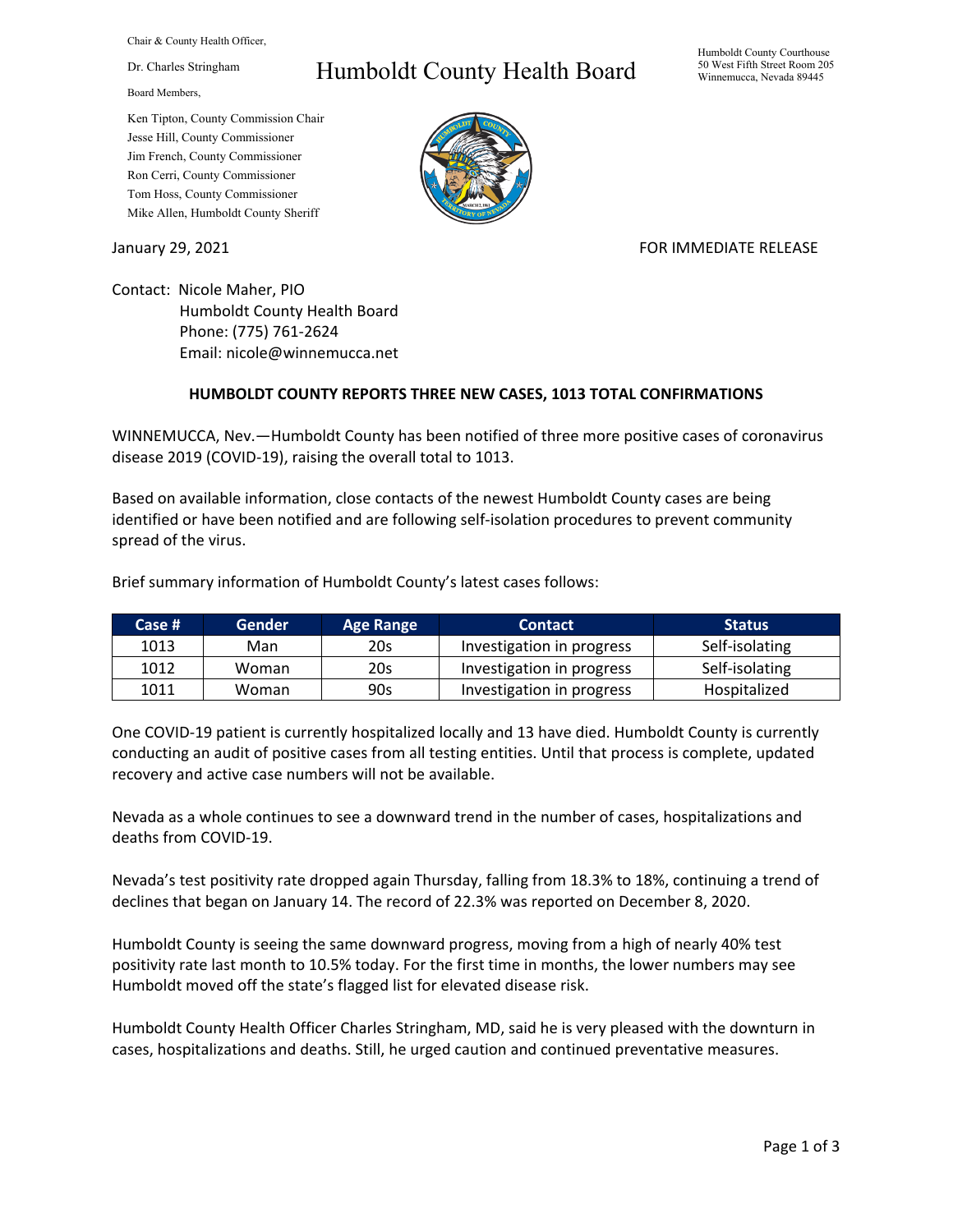"We have been here before several times, when our cases numbers have significantly dropped, and we felt like we were past the worst of it," he said. "I hope that is the case this time, especially with our vaccination efforts, but we're not there yet."

Dr. Stringham noted that the South African variant of the COVID-19 virus was identified in the southeast today for the first time; the United Kingdom variant has already been identified in at least 20 states.

Not only that, but Dr. Stringham said even a few local gatherings with the current variant could send the virus spiraling again.

"We still have a lot of questions about this virus," he said, "but the one thing we know is it is very infectious: it's purpose is to spread."

The doctor added, "Please continue to use caution and do the right things. With enough time and careful effort, we will finally be able to declare victory, but for now, we're still in the fight."

To prevent the spread of COVID-19 in Humboldt County:

- Stay home to limit exposure, and wear a facial covering if going out in public is necessary.
- Maintain 6 feet of distance from other people at all times.
- Wash hands often with soap and water for at least 20 seconds. If soap and water are not available, use an alcohol-based hand sanitizer.
- Avoid visiting sick people or those who are self-isolating.
- Avoid touching eyes, nose, and mouth.
- Cover coughs and sneezes with a tissue, and throw the tissue in the trash.
- Clean and disinfect frequently touched objects and surfaces.
- Self-isolate if they have had a known exposure, or if they are awaiting COVID-19 test results.
- Stay informed. The COVID-19 situation is changing frequently. Up-to-date information is available on the Centers for Disease Control and Prevention (CDC) [website.](http://www.cdc.gov/coronavirus/2019-ncov/index.html)

COVID-19 testing locations in Humboldt County include:

- **Humboldt General Hospital Screening Clinic** Offers drive-thru screening for asymptomatic persons from 8 a.m. to 5 p.m. Monday through Friday (closed from noon to 1 p.m. for lunch), and byappointment screening with a provider for symptomatic persons from 8 a.m. to 5 p.m. Monday through Friday (closed from noon to 1 p.m. for lunch; call 775-623-5222, ext. 1379 to schedule an appointment). Located at 51 E. Haskell Street, across from Humboldt General Hospital.
- **Golden Valley Medical Center** Private clinic owned by Nevada Gold offers screening for asymptomatic and symptomatic persons. Call (775) 625-4653 for an appointment.
- **Ridley's Pharmacy** Offers in-vehicle, self-administered asymptomatic and symptomatic testing. Go [here](https://www.doineedacovid19test.com/Winnemucca_NV_1098.html) and follow the prompts to schedule an appointment.
- **HGH Emergency Department**  Those who experience severe COVID-like symptoms should go directly to the HGH Emergency Department, which is open 24 hours a day, or call 9-1-1 for emergency assistance.

Local COVID-19 information is available in Spanish @CovidEspanol. Humboldt County COVID-19 updates and information are available in English at @HumboldtCountyNV and @StopHumboldtCoronavirus.